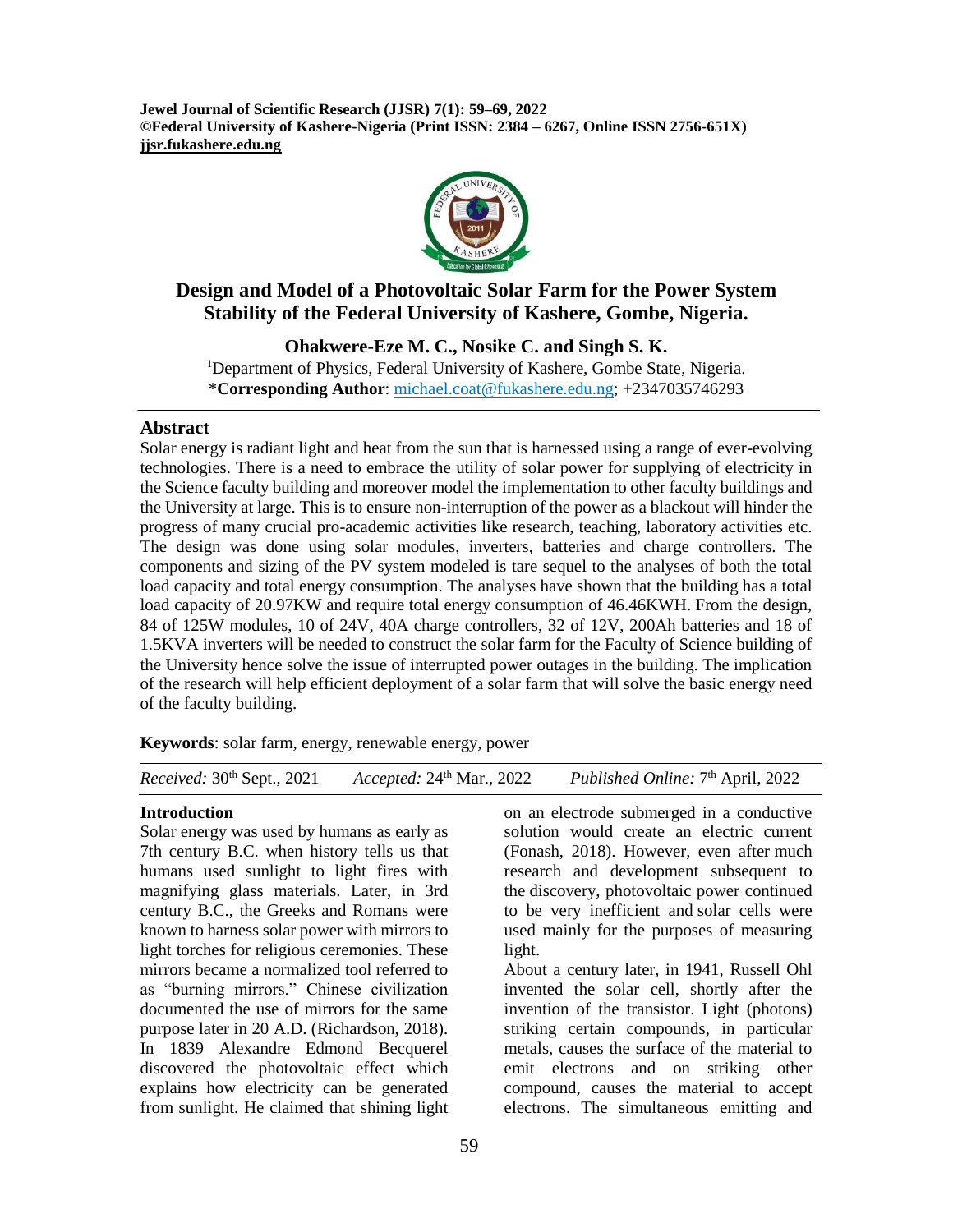accepting of electrons by these two compounds cause the electricity to be generated in a conductor (Fonash, 2018).

The Federal government, states and private investors in Nigeria have invested over \$20 billion on new 20 solar projects, targeted at boosting supply in the country. The new projects include the \$479 million Shiroro project, Niger State, \$5 billion Delta State utility-scale solar project, \$2.3 billion University of Ilorin solar power plant and \$1 billion Firstgate solar park (Udeme and Prince, 2017).

Solar energy is radiant light and heat from the sun that is harnessed using a range of everevolving technologies such as solar heating, photovoltaics, solar terminal energy, molten salt power plants and artificial photosynthesis. It is an important source of renewable energy and its technologies are broadly characterized as either passive solar or active solar, depending on how they capture and distribute solar energy or convert it into solar power. Active solar techniques include the use of photovoltaic systems, concentrated solar power and solar water heating to harness the energy. Passive solar techniques include orienting a building to the sun, selecting materials with favorable thermal mass or light–dispersing properties and designing space that naturally circulates air.

Solar Power is a clean renewable resource with zero-emission that has got the tremendous potential of energy that can be harnessed using a variety of devices. With recent developments, solar energy systems are easily available for industrial and domestic use with the added advantage of minimum maintenance. Most of the developed countries are switching over to solar energy as one of the prime renewable energy sources. The current architectural designs make provision for photovoltaic cells and necessary circuitry while making building plans. Renewable energy is the way modern society is growing fear in some quarters that solar energy cannot power high power demanding machinery and appliances is baseless as it is capable of powering all that

the conventional grid electricity can power (Ayodeji, 2017).

In addition to the positive aspects of using sunlight, the photovoltaic system is more efficient, has no critical size and indeed size can be matched to load with little loss in efficiency, can be physically located near the load and are environmentally benign in operation. It is thus one of the most attractive future technologies (Ohakwere-Eze, 2015). Several attempts made by the government to stabilize electricity in Nigeria, solar initiatives seem to have made much better headway. In July 2017, two communities in

Kaduna, Gnami and Pakau celebrated 2 years of uninterrupted power from the 90-kilowatt solar Photovoltaic (PV) off-grid system installed in the areas — as the villages are far from the reach of the national power grid (Okechukwu, 2016).

Nigeria's first solar plant was inaugurated in the University of Ibadan. According to the Federal Government, the plant will, when completed, power three universities and their environment by supplying 10 megawatts of renewable energy. Just eight months after this, another solar project — the completion of the first set of solar-powered estates in Abuja was announced in June 2017 (Okafor, 2017).

Recently renewable energy met 100% of Portugals power demand for three days, according to data by purtuguess power utility, Redes Energicas Nacionais (Morais, 2018). This is awesome, the first time in history where the overall energy consumed by the whole country is generated from renewable energy resources. There is high possibility that renewable energy would soon prevail in the near future. (Anyakoha, 2011).

The research work seeks to provide a suitable solution to the power challenges facing the University. Every organization (formal or informal) need the power supply for its effective and efficient running. Looking into the situation of the school environment and imagine how the staff and students may be inconvenienced at the event of power interruption, one would deem it necessary to embrace renewable energy source as the best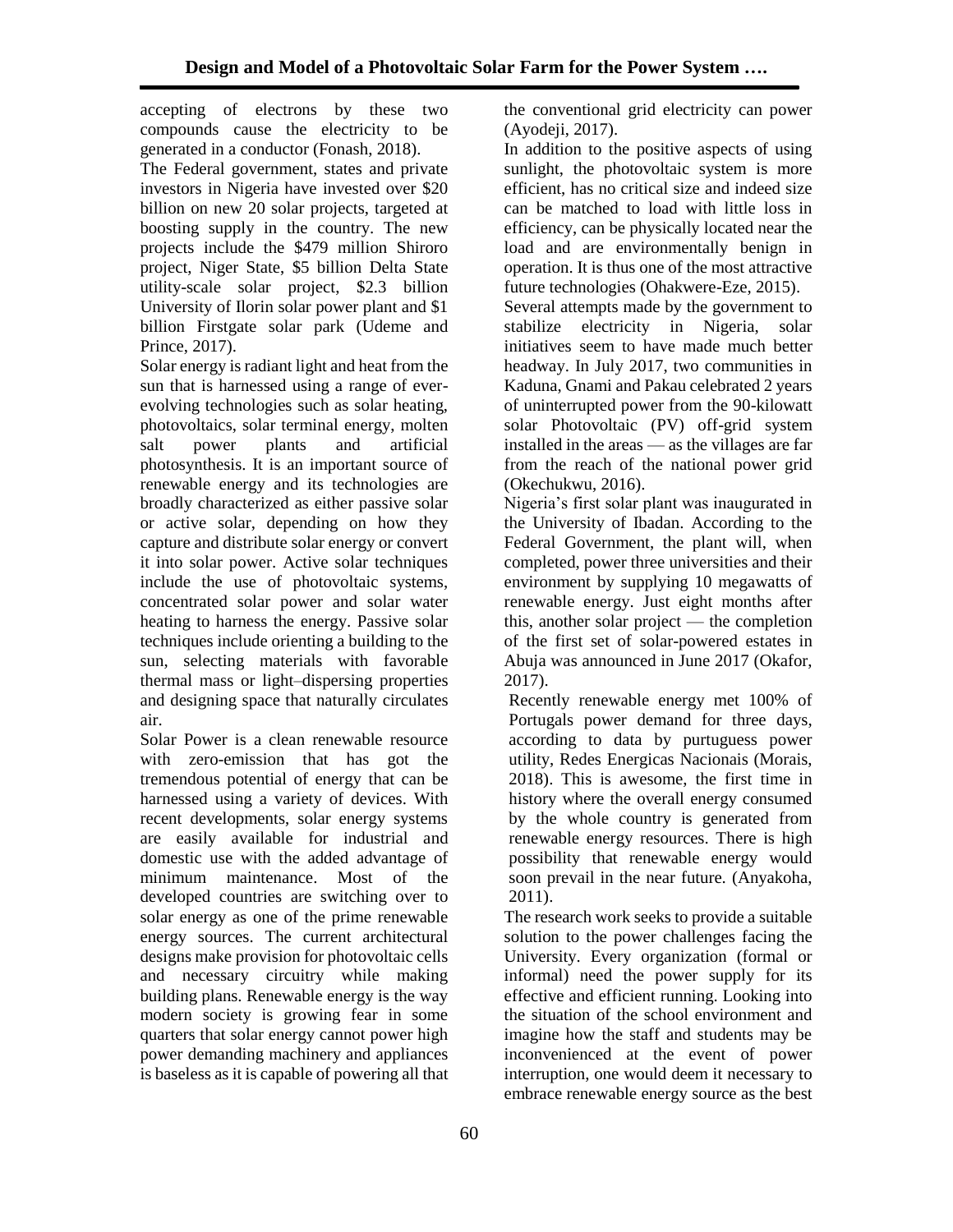alternative to the power problem. The faculty of Science building, houses both the teaching and non-teaching staff of the University. They are actively engaged in school activities most of which involve the use of electricity to power the appliances. However, office, as well as academic activities, are interrupted due to the black-out.

The aim of the study is to model a solar PV farm to cater for the basic energy consumption of the Faculty of Science building, Federal University of Kashere moreover recommend its implementation.

The research objectives in regard to the study are to plan for energy need in the faculty of science building; to provide a preview of the influence of solar energy in a formal setting; to show how solar energy can be the best alternative way of tackling prothe blem of power failure in the university; to reduce to the barest minimum the power challenges facing the school. This research work is carried out by covering the energy consumption of the Faculty of Science building. However, heavy loads such as Refrigerators and Air-conditioners are not incorporated.

### **Materials and Methods**

The components and sizing of the PV system used is explained in this section. The major components include solar modules, inverters, batteries and charge controllers.

## Load Sizing

The energy requirement E is calculated as follows.

$$
E = P \times H + P_L \tag{1}
$$

where,

E is the energy requirement (Watt-Hour) P is the load power (Watts) H is the hour of operation (Hour) and  $P<sub>L</sub>$  is the provision for losses (Watts)

### Inverter Sizing

The inverter sizing is calculated as:

$$
Iv_s = P_T + I_S \tag{2}
$$

where Iv<sup>s</sup> is the Size of inverter,  $P_T$  is the total power of AC load and

 $I<sub>S</sub>$  is the provision for starting current of some loads.

### Battery Sizing

Battery sizing is calculated from the equations below.

$$
B_{SC} = E \times D / DOD
$$
 (3)  
where,  
 
$$
B_{SC}
$$
 is battery storage capacity  
 E is the ampere-hour  
 D is the days of automomy and  
 DOD is the depth of discharge.

$$
B_P = B_{SC} / B_C \tag{4}
$$

Where,

 $B<sub>P</sub>$  is the number of battery in parallel  $B_{SC}$  is the battery storage capacity and  $B<sub>C</sub>$  is the rated capacity per battery

$$
B_{\rm ser} = V/V_{\rm B} \tag{5}
$$

where,

B<sub>ser</sub> is the number of batteries. V is the system voltage and  $V_B$  is the batteries voltage.

$$
B_{\text{tot}} = B_P \times B_{\text{ser}} \tag{6}
$$

where,

 $B_{\text{tot}}$  is the total number of batteries  $B<sub>P</sub>$  is the number of battery in parallel and B<sub>ser</sub> is the number of batteries.

## Array Sizing

One can calculate how many solar panels needed by multiplying the household's hourly energy requirement by the peak sunlight hours for your area and dividing that by a panel's wattage. This give the number of panels (array size) needed for the households. Module sizing is obtained by:

$$
M_{par} = I_C / I_{mp}
$$
 (7)

where,

 $M<sub>par</sub>$  is the Number of Modules in parallel, IC is the charging current and  $I_{\text{mp}}$  is the power point

$$
M_{ser} = V_{sys}/Vn
$$
 (8)

where,

Mser is the number of module in series V<sub>sys</sub> is the system voltage and Vn is the module nominal voltage.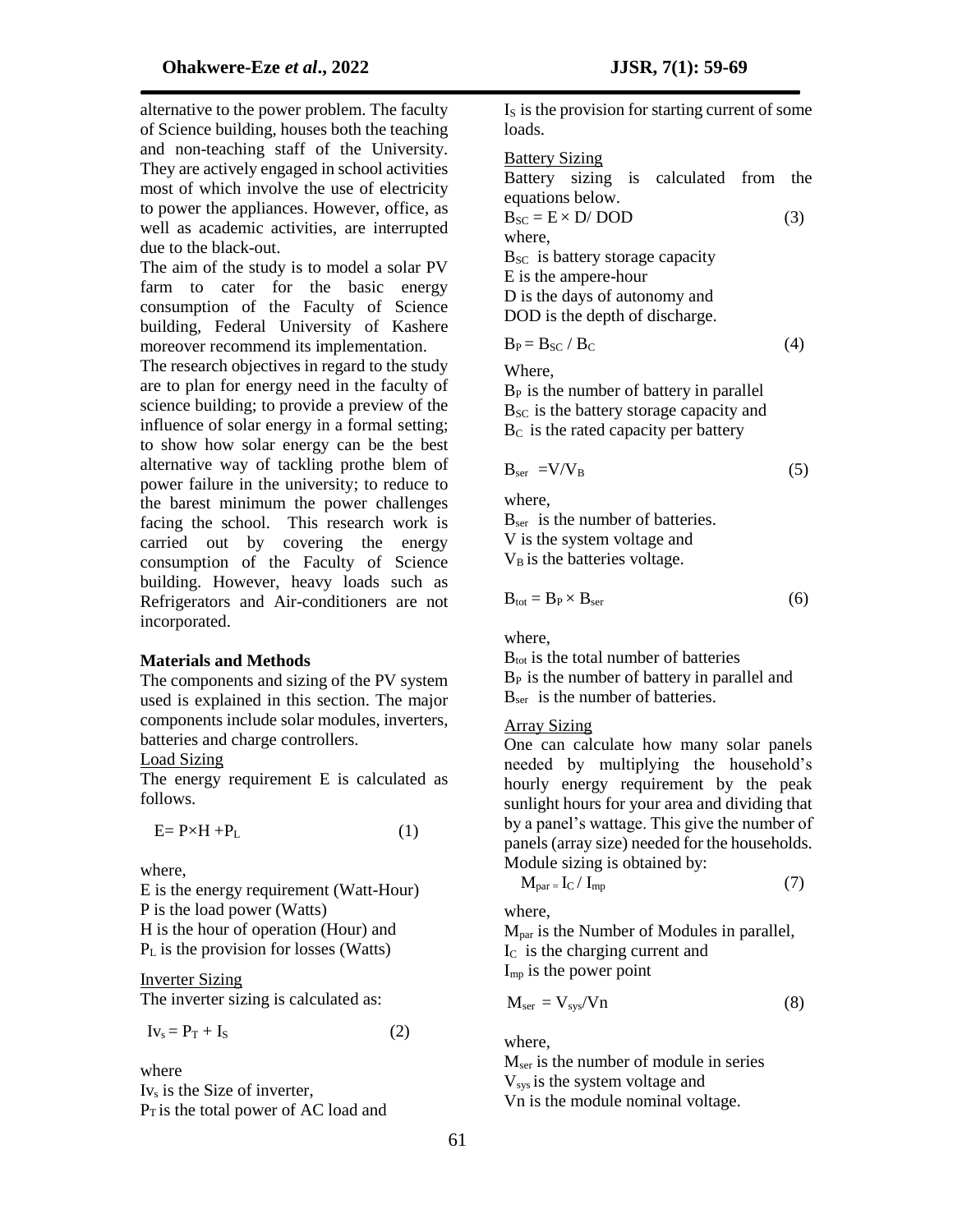# Charge Controller Sizing

Each time solar panels is used to charge batteries, it's necessary to use a charge controller in the circuit in order to protect the battery from overcharging or from overdischarging. The Exception to this rule is when using solar panels smaller than 5 watts. Charge controller sizing is calculated from the equation below.

 $I_{cc} = M_P \times I_{sc} \times F_S$  (9)

# Where

 $I_{cc}$  is the charge controller sizing,  $M<sub>P</sub>$  is number of Modules in parallel, Isc is the short circuit current and  $F<sub>S</sub>$  is the factor that account for loss in the system.

# **Results**

The data obtained from the field are presented in the tables. Information in each table depicts the analysis of load contained in each room/office in the faculty of science building. No single room/office was omitted or ignored. Care was taken in the process of collecting the data by ensuring that all the appliances in each room and office were included for high reliability and accuracy of result.

# Load analysis

Data obtained from the field are shown in the tables below. Information in each room/office in the Faculty of Science building are first analyzed separately in a table to show the energy consumption in each office thereby making it easy to compute the estimate of overall energy consumption in the faculty building. Consequently, the necessary calculations are computed and results are obtained.

| S/N | <b>Appliance</b> | Quantity                 | <b>Power</b>             | H.O.U | <b>Total</b>    | <b>Total</b> |
|-----|------------------|--------------------------|--------------------------|-------|-----------------|--------------|
|     |                  |                          | Rating(W)                |       | Power(W)        | Energy(Wh)   |
|     | Ceiling fan      |                          | 65                       | 8     | 130             | 1040         |
|     | Bulb             |                          | 15                       | 8     | 75              | 600          |
| 3   | Laptop           |                          | 65                       |       | 260             | 1300         |
| 4   | Printer          | -                        | $\overline{\phantom{0}}$ |       | $\qquad \qquad$ |              |
|     | Desktop          | $\overline{\phantom{0}}$ | $\overline{\phantom{0}}$ |       | -               |              |
|     | Total            |                          |                          |       | 465             | 2940         |

**Table 1: Load analysis of office of D.V.C** 

# **Table 2: Load analysis of Office of Dean**

| S/N | <b>Appliance</b> | Quantity                 | <b>Power</b> | H.O.U | <b>Total</b>             | <b>Total</b> |
|-----|------------------|--------------------------|--------------|-------|--------------------------|--------------|
|     |                  |                          | Rating(W)    |       | Power(W)                 | Energy(Wh)   |
|     | Ceiling fan      |                          | 65           | 8     | 130                      | 1040         |
|     | Bulb             | h                        | 15           |       | 90                       | 450          |
|     | Laptop           |                          | 65           |       | 195                      | 975          |
| 4   | Printer          |                          | 1200         |       | 2400                     | 2400         |
|     | Desktop          | $\overline{\phantom{0}}$ | -            |       | $\overline{\phantom{0}}$ |              |
|     | Total            |                          |              |       | 2815                     | 4865         |

From table 1, it is evident that the power developed on daily basis in the office is 465W. The overall energy use is  $2940Wh - a$ value obtained by summation of product of power developed in a day by each appliance and the hours of use (H.O.U).

In table 2, the estimate of total energy use on daily basis is 4865Wh and the equivalent power developed by all the appliances in the

office is 2815W. When the printer some

system components.

is use for an hour in a day, it uses nearly 50% of the energy consumed by all the appliances in the office. Therefore, it is advisable that other appliances be switch off, if the printer is to operate for more than one hour. This is to ensure long and healthy functionality of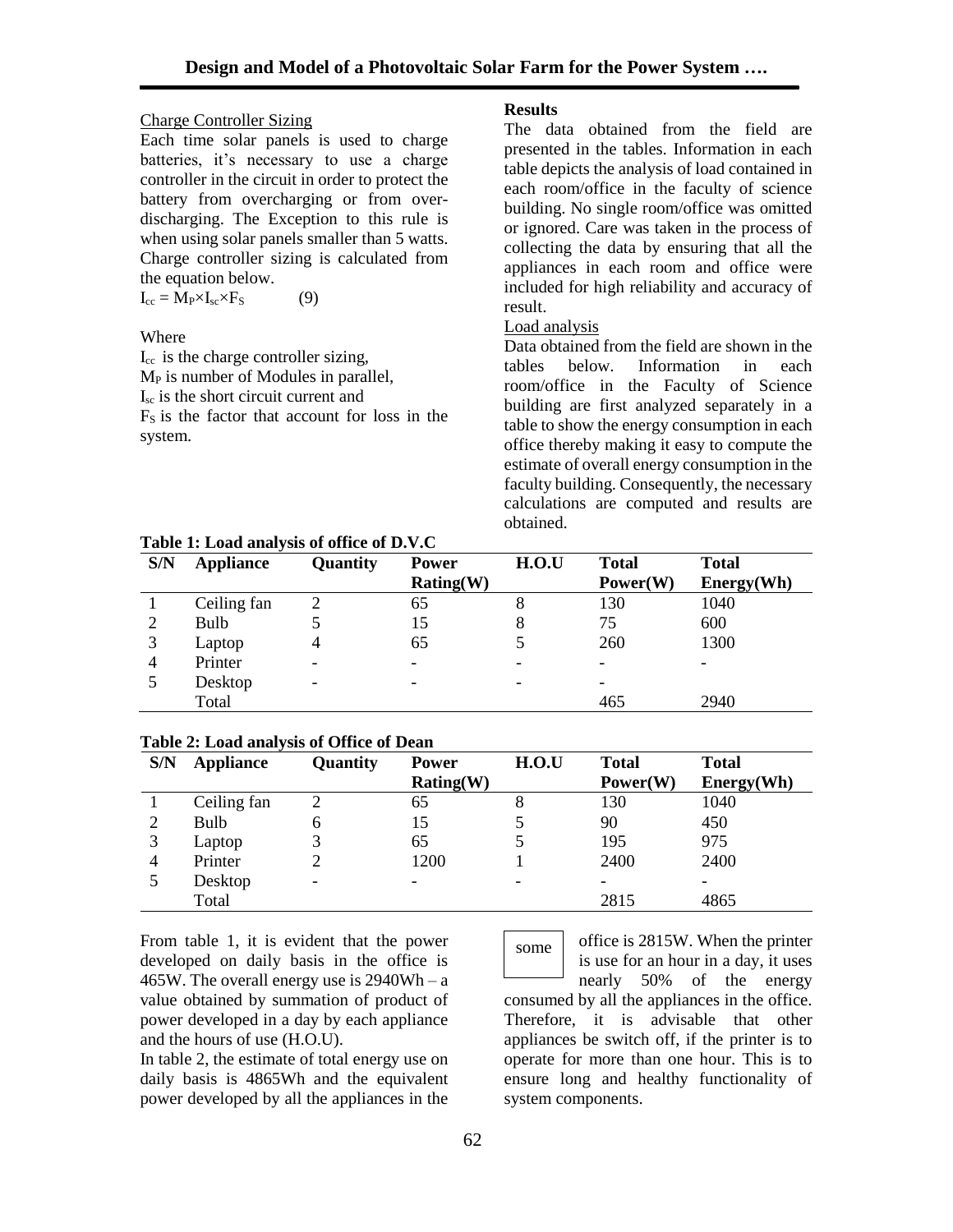| S/N | <b>Appliance</b> | Quantity                 | <b>Power</b>             | H.O.U | <b>Total</b> | <b>Total</b>             |
|-----|------------------|--------------------------|--------------------------|-------|--------------|--------------------------|
|     |                  |                          | Rating(W)                |       | Power(W)     | Energy(Wh)               |
|     | Ceiling fan      | b                        | 65                       |       | 390          | 1950                     |
|     | Bulb             | 8                        | 15                       |       | 120          | 480                      |
| 3   | Laptop           | $\overline{\phantom{a}}$ | $\overline{\phantom{0}}$ |       |              | $\overline{\phantom{0}}$ |
| 4   | Printer          | $\overline{\phantom{a}}$ |                          |       |              | -                        |
|     | Desktop          | $\overline{\phantom{a}}$ |                          |       |              |                          |
|     | Total            |                          |                          |       | 510          | 2430                     |

### **Table 3: Load analysis of Conference Room**

#### **Table 4: Load analysis of staff office**

| S/N | <b>Appliance</b> | Quantity | <b>Power</b> | H.O.U | <b>Total</b> | <b>Total</b> |
|-----|------------------|----------|--------------|-------|--------------|--------------|
|     |                  |          | Rating(W)    |       | Power(W)     | Energy(Wh)   |
|     | Ceiling fan      |          | 65           |       | 130          | 910          |
| 2   | Bulb             |          | 15           |       | 30           | 150          |
| 3   | Laptop           | 6        | 65           | 4     | 390          | 1560         |
| 4   | Printer          |          | ۰            |       | -            |              |
|     | Desktop          | -        | ۰            |       | -            |              |
|     | Total            |          |              |       | 550          | 2620         |
|     |                  |          |              |       |              |              |

Table 3 shows the load analysis of the conference room. It is obvious that the daily approximate energy requirement of the room is 2430Wh and the power equivalent of all appliances base on the hour of use of each appliance is 510W. However, when the meeting is held in the room, a few appliances like a laptop and mobile phones may be plugged in. This increase in the energy is compensation for the unused energy during

the period of time the meeting is not held in the room and the ceiling fans and bulbs should be switch off.

From table 4, the total energy use in the staff office is 2620Wh, the equivalent power develops by the appliances in the office is 550W. At the event of having more staff plug-in their laptops, ceiling fans and bulbs should then be operated for less period of time.

| S/N | <b>Appliance</b> | Quantity | <b>Power</b> | H.O.U | <b>Total</b> | <b>Total</b> |
|-----|------------------|----------|--------------|-------|--------------|--------------|
|     |                  |          | Rating(W)    |       | Power(W)     | Energy(Wh)   |
|     | Ceiling fan      |          | 65           | 6     | 130          | 780          |
| 2   | Bulb             |          | 15           | 6     | 75           | 450          |
| 3   | Laptop           | 3        | 65           |       | 195          | 975          |
| 4   | Printer          |          | 1200         | 1/2   | 2400         | 1200         |
|     | Desktop          |          | 240          | 1/2   | 480          | 240          |
|     | Total            |          |              |       | 3280         | 3645         |

**Table 5: Load analysis of Chemistry Department**

#### **Table 6: Load analysis of the Biology Department**

| S/N | <b>Appliance</b> | Quantity | <b>Power</b> | H.O.U | <b>Total</b> | <b>Total</b> |
|-----|------------------|----------|--------------|-------|--------------|--------------|
|     |                  |          | Rating(W)    |       | Power(W)     | Energy(Wh)   |
|     | Ceiling fan      | 2        | 65           | h     | 130          | 780          |
| 2   | Bulb             |          | 15           |       | 75           | 375          |
| 3   | Laptop           |          |              |       |              |              |
| 4   | Printer          |          | 1200         | 1/2   | 1200         | 600          |
|     | Desktop          |          | 240          |       | 1200         | 2400         |
|     | Total            |          |              |       | 2605         | 4155         |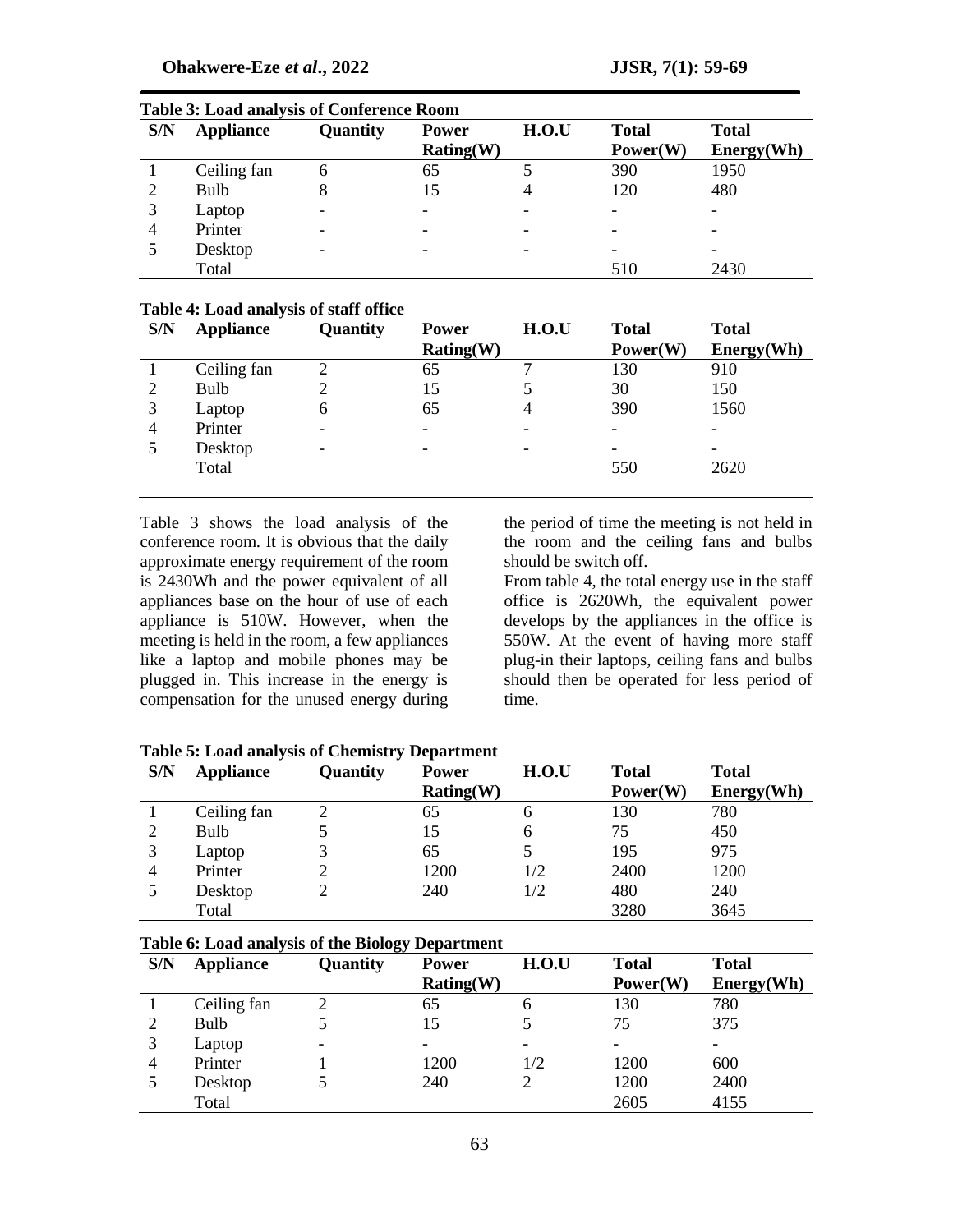Table 5 depicts the load analysis of chemistry department. The printer consumes about one-third of the total energy requirement in the department on a daily basis of operation of the appliances. Since printing is seldom, less energy is used during the period the printer is not in use.

As shown in table 6, the approximate energy requirement in biological science department is 4155Wh and the equivalent power develop by the appliance is 2605W (the estimates are on average per day).

| S/N | <b>Appliance</b> | Quantity | <b>Power</b> | H.O.U | <b>Total</b> | <b>Total</b> |
|-----|------------------|----------|--------------|-------|--------------|--------------|
|     |                  |          | Rating(W)    |       | Power(W)     | Energy(Wh)   |
|     | Ceiling fan      |          | 65           | 6     | 130          | 780          |
| ∍   | Bulb             |          | 15           | 8     | 30           | 240          |
| 3   | Laptop           |          | 65           | 4     | 130          | 520          |
| 4   | Printer          |          | 1200         | 1/2   | 2400         | 1200         |
|     | Desktop          |          | 240          |       | 480          | 1440         |
|     | Total            |          |              |       | 3170         | 4180         |

#### **Table 7: Load analysis of Mathematics Department**

#### **Table 8: Load analysis of office of Dean Student affair**

| S/N | <b>Appliance</b> | <b>Quantity</b> | <b>Power</b> | H.O.U | <b>Total</b> | <b>Total</b> |
|-----|------------------|-----------------|--------------|-------|--------------|--------------|
|     |                  |                 | Rating(W)    |       | Power(W)     | Energy(Wh)   |
|     | Ceiling fan      |                 | 65           | O     | 130          | 780          |
| ◠   | Bulb             |                 | 15           | ⇁     | 45           | 315          |
|     | Printer          |                 | 1200         | 1/2   | 1200         | 600          |
|     | Desktop          |                 | 480          |       | 480          | 1440         |
|     | Total            |                 |              |       | 1855         | 3135         |

Table 7 above reveals the load analysis of the mathematical department. The approximate energy requirement is 4180 and the equivalent power of all the appliances is 3170 on the average of duration of use of each appliance per day.

From table 8, the desktop computer consumes more than half of the energy used by all the appliances in the office. The approximate energy required in the office is 3135wh and the power develop by all the appliances is1855w.

From table 9, the desktop computer uses about half of the overall energy requirement of the department. The printer may be used for a longer period of time, that is, more than ½ hour, however, the increment it may cause in the energy usage could be compensated by the hours when it is not in use. The energy consumption in the office of the Faculty examiner is 2220Wh as seen in table 10 while the power developed by the appliances altogether is 2775W.

| S/N | <b>Appliance</b> | Quantity       | <b>Power</b> | H.O.U | <b>Total</b> | <b>Total</b> |
|-----|------------------|----------------|--------------|-------|--------------|--------------|
|     |                  |                | Rating(W)    |       | Power(W)     | Energy(Wh)   |
|     | Ceiling fan      |                | 65           | h     | 130          | 780          |
| ∍   | Bulb             | $\overline{4}$ | 15           |       | 60           | 300          |
| 3   | Laptop           |                | 65           |       | 325          | 1300         |
| 4   | Printer          |                | 1200         | 1/2   | 1200         | 600          |
|     | Desktop          |                | 240          |       | 480          | 1440         |
|     | Total            |                |              |       | 2195         | 4420         |

**Table 9: Load analysis of Physics Department**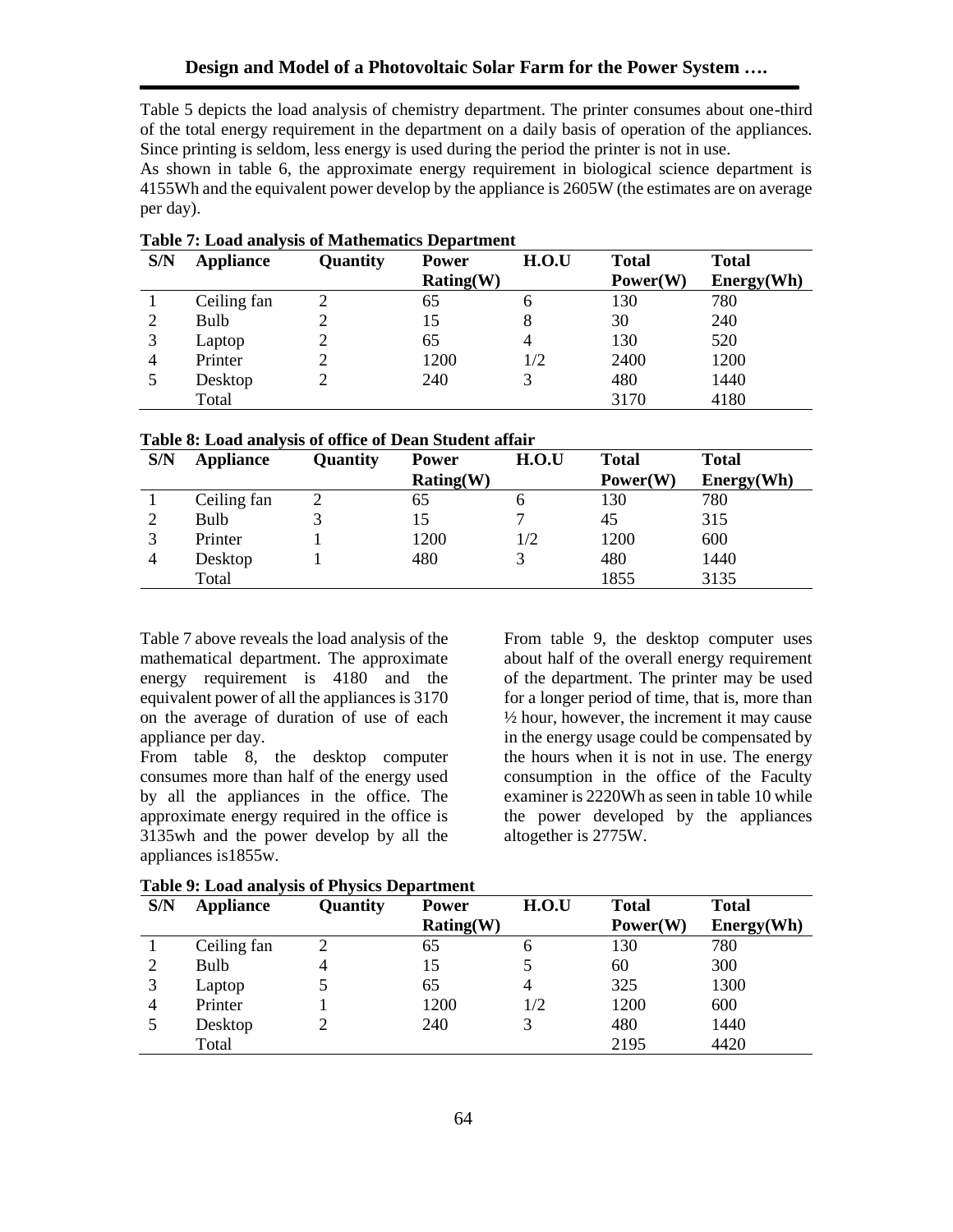|     | Table To: load analysis of the faculty examiner office. |                 |              |               |              |              |  |  |  |
|-----|---------------------------------------------------------|-----------------|--------------|---------------|--------------|--------------|--|--|--|
| S/N | <b>Appliance</b>                                        | <b>Quantity</b> | <b>Power</b> | H.O.U         | <b>Total</b> | <b>Total</b> |  |  |  |
|     |                                                         |                 | Rating(W)    |               | Power(W)     | Energy(Wh)   |  |  |  |
|     | Ceiling fan                                             |                 | 65           | 6             | 65           | 780          |  |  |  |
| 2   | <b>Bulb</b>                                             | 3               | 15           | 6             | 45           | 300          |  |  |  |
| 3   | Laptop                                                  |                 | 65           | 4             | 65           | 1300         |  |  |  |
| 4   | Printer                                                 |                 | 1200         | $\frac{1}{2}$ | 1200         | 600          |  |  |  |
| 5   | Desktop                                                 |                 | -            | -             |              | 1440         |  |  |  |
| 6   | Photocopy<br>machine                                    |                 | 1400         | $\frac{1}{2}$ | 1400         |              |  |  |  |
|     | Total                                                   |                 |              |               | 2775         | 2220         |  |  |  |
|     |                                                         |                 |              |               |              |              |  |  |  |

# **Table 10: load analysis of the faculty examiner office.**

# **Table 11: Other lightings and ceiling fans**

| S/N | Appliance             | <b>Quantity</b> | Power<br>Rating(W) | H.O.U | <b>Total</b><br>Power $(W)$ | Total<br><b>Energy</b> (Wh) |
|-----|-----------------------|-----------------|--------------------|-------|-----------------------------|-----------------------------|
|     | Ceiling $fan \quad 2$ |                 | 65                 |       | 130                         | 780                         |
|     | Bulb                  | 41              | $\mathsf{L}$       | 18    | 615                         | 11070                       |
|     | Total                 |                 |                    |       | 745                         | 11850                       |

Table 11 depicts the load analysis of security bulbs and ceiling fans in the corridor of the Faculty of Science. A quick glance at the respective power requirements for the various offices including the total energy is captured in table 12.

|  |  |  | Table 12: Summary of the load analysis for all the rooms and offices in the faculty building. |
|--|--|--|-----------------------------------------------------------------------------------------------|
|  |  |  |                                                                                               |

| S/N | <b>Table no</b> | Total power $(W)$ | Total energy (Wh) |
|-----|-----------------|-------------------|-------------------|
|     | Table 1         | 465               | 2940              |
| 2   | Table 2         | 2815              | 4865              |
| 3   | Table 3         | 510               | 2430              |
| 4   | Table 4         | 550               | 2620              |
| 5   | Table 5         | 3280              | 3645              |
| 6   | Table 6         | 2605              | 4155              |
| 7   | Table 7         | 3170              | 4180              |
| 8   | Table 8         | 1855              | 3135              |
| 9   | Table 9         | 2195              | 4420              |
| 10  | Table 10        | 2775              | 2220              |
| 11  | Table 11        | 745               | 11850             |
|     | Total           | 20965             | 46460             |

Inverter sizing estimation.

From equation (2)  $Iv_s = P_T + I_S$ Assuming 30% provision for starting current.

Therefore, size of inverter =  $20965W \times 1.30$  $=27254W$  $=27.254Kw \approx 18\times1514VA$ Therefore, based on availability eighteen 1.5KVA, 24v inverter is recommended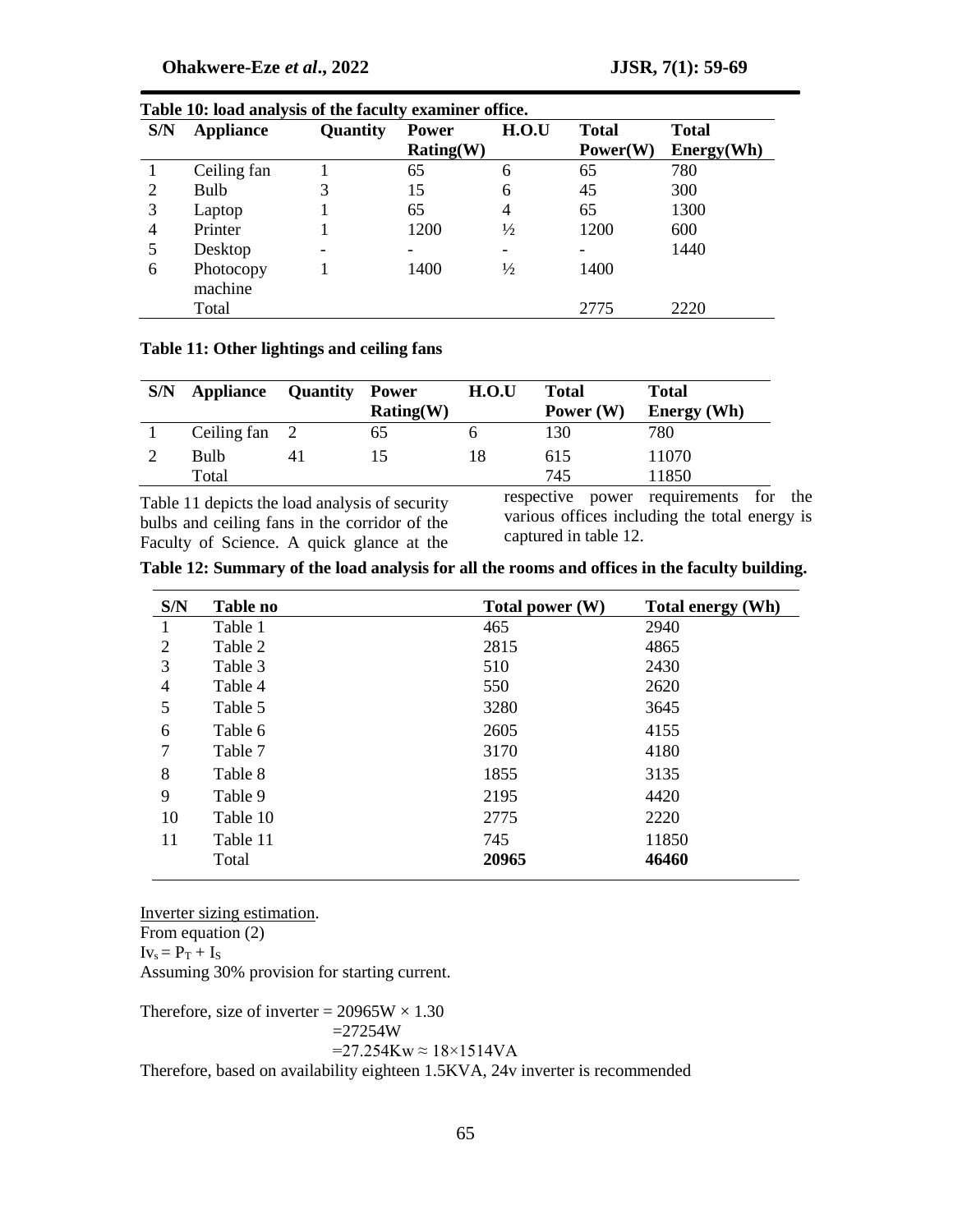Energy requirement E From equation (1)  $E = P \times H + P_L = 46460Wh \times 1.25 = 58075Wh$ (1.25 is a factor that accounts for 25% loss in the system) From the inverter specification, system voltage  $V_{sys} = 24V$ . The ampere-hour requirement Ah = energy requirement E / system voltage  $V_{sys}$  =58075Wh / 24V Ah =2419.80Ah The charging current  $I_C =$  ampere-hour Ah / peak sunshine Sp  $= 2419.80Ah / 8h$  $= 302.47A$ Module sizing estimation. From equation (7)  $M_{par} = I_C / I_{mp}$  $M_{par}$  = 302.47A / 7.14 = 42.39  $\approx$  42 No (7.14 is the specification for  $I_{mp}$  of the module selected; PV module selected is  $P_w = 125W$ ,  $V_{mp}$  $=17.46V$ ,  $I_{mp} = 7.14A$ ,  $V_{oc} = 21.74V$ ,  $I_{sc} = 7.60A$ ) From equation (8)  $M_{ser} = V_{sys}/Vn$  $= 24 / 12$  $= 2$  No Total number of modules  $M_{\text{tot}} = M_{\text{par}} \times M_{\text{ser}}$  $= 42 \times 2$  $= 84$  No Therefore 84 number of 125W modules are required. Charge controller sizing. From equation (9)  $I_{cc} = M_P \times I_{sc} \times F_S$  $= 42 \times 7.60 \times 1.25$  $=399A$ Number of charge controller is 399A/40A  $=9.975$  $=10N<sub>O</sub>$ (the factor 1.25 is to make provision of 25%) Therefore, ten 24V, 40A Charge controllers are recommended. Battery sizing. Assume day of autonomy  $= 1$ Depth of discharge,  $DOD = 75%$ Battery storage capacity  $(B_{SC})$  is given from equation (3) as  $B_{SC} = (E \times D) / DOD$  $= (2419\times1) / 0.75$  $= 3226.40Ah$ Number of battery in parallel  $(B_P)$  is given from the equation (4) as  $B_P = B_{SC} / B_C$  $= 3226.40$ Ah / 200Ah

 $= 16.13$  $B_P = 16$  No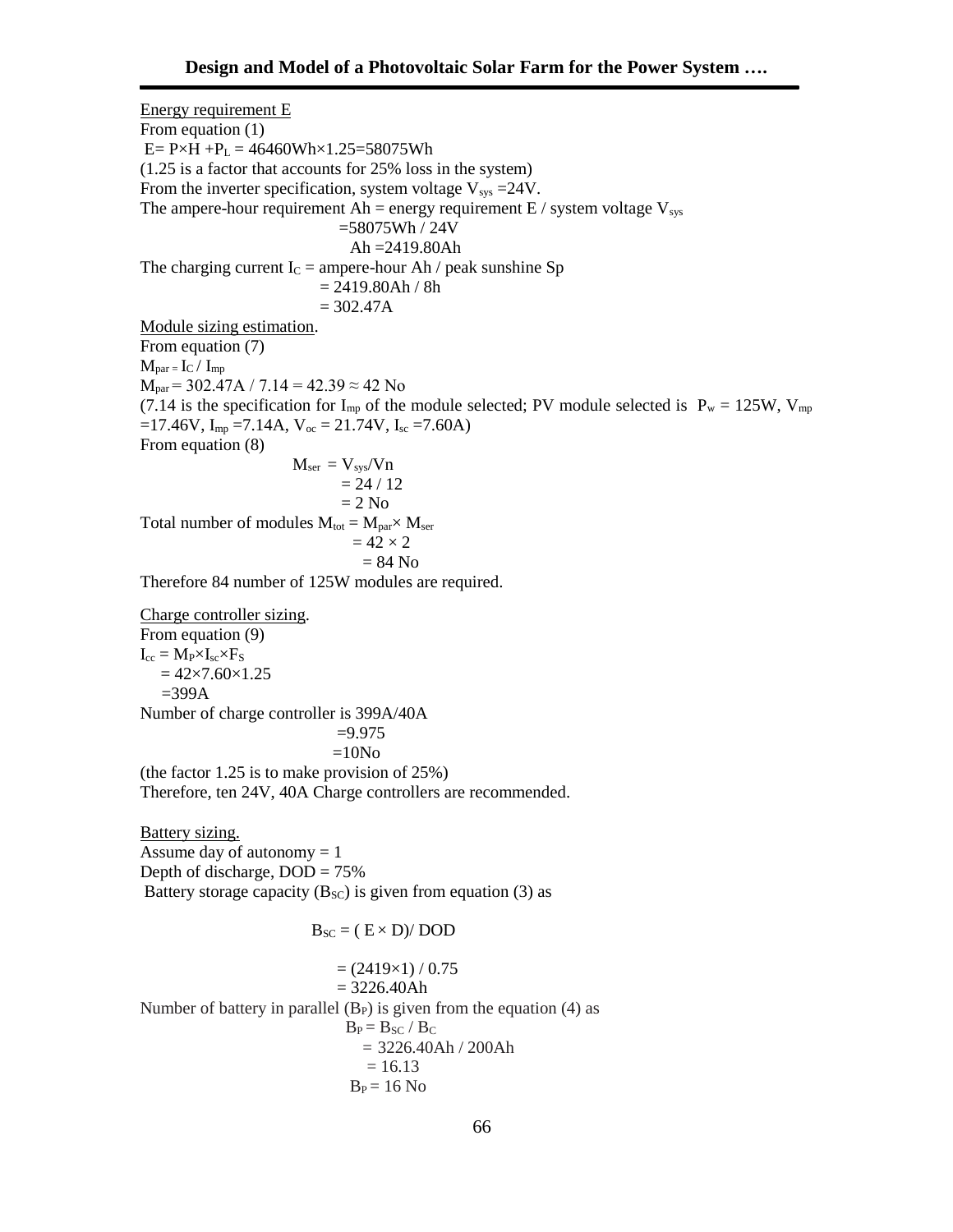Number of battery in series  $(B_{ser})$  is given from the equation (5) as  $B_{\text{ser}} = V/V_B$  $= 24 / 12$  $= 2N<sub>o</sub>$ From equation (6)  $B_{\text{tot}} = B_P \times B_{\text{ser}}$  $= 16 \times 2$  $= 32$  No

Therefore, thirty-two 12V, 200Ah batteries are recommended.

The circuit diagram is shown in figure 1.



Figure 1: Circuit Diagram of the system components.

### **Discussion**

There abound a lot of research work on renewable energy potential and resources available in Nigeria however very few focus on off-grid solar photovoltaic (PV) systems design while a lot focus on techno-economic analysis.

This paper emphasizes a design model methodology using a University campus as a case study where electricity is required round the clock for various activities.

Manjor *et al*. (2021) designed an alternative off-grid solar PV system for the Rivers State

University administrative building. The result showed that a 75KVA 3 phase Inverter, 20 of 400W modules and 360/100A solar charge controllers are needed for the 60KW selective load. Esan *et al*. (2017) designed a prototype for the solar energy system of a two-bedroom apartment in Landmark University, Kwara State. The total wattage was about 9.8 kW. The solar PV energy needed was 17 kWh. The result showed 20 of 300 watts modules, 48 V inverter of between 16 kVA and 20 kVA, 4 of 12V 200 Ah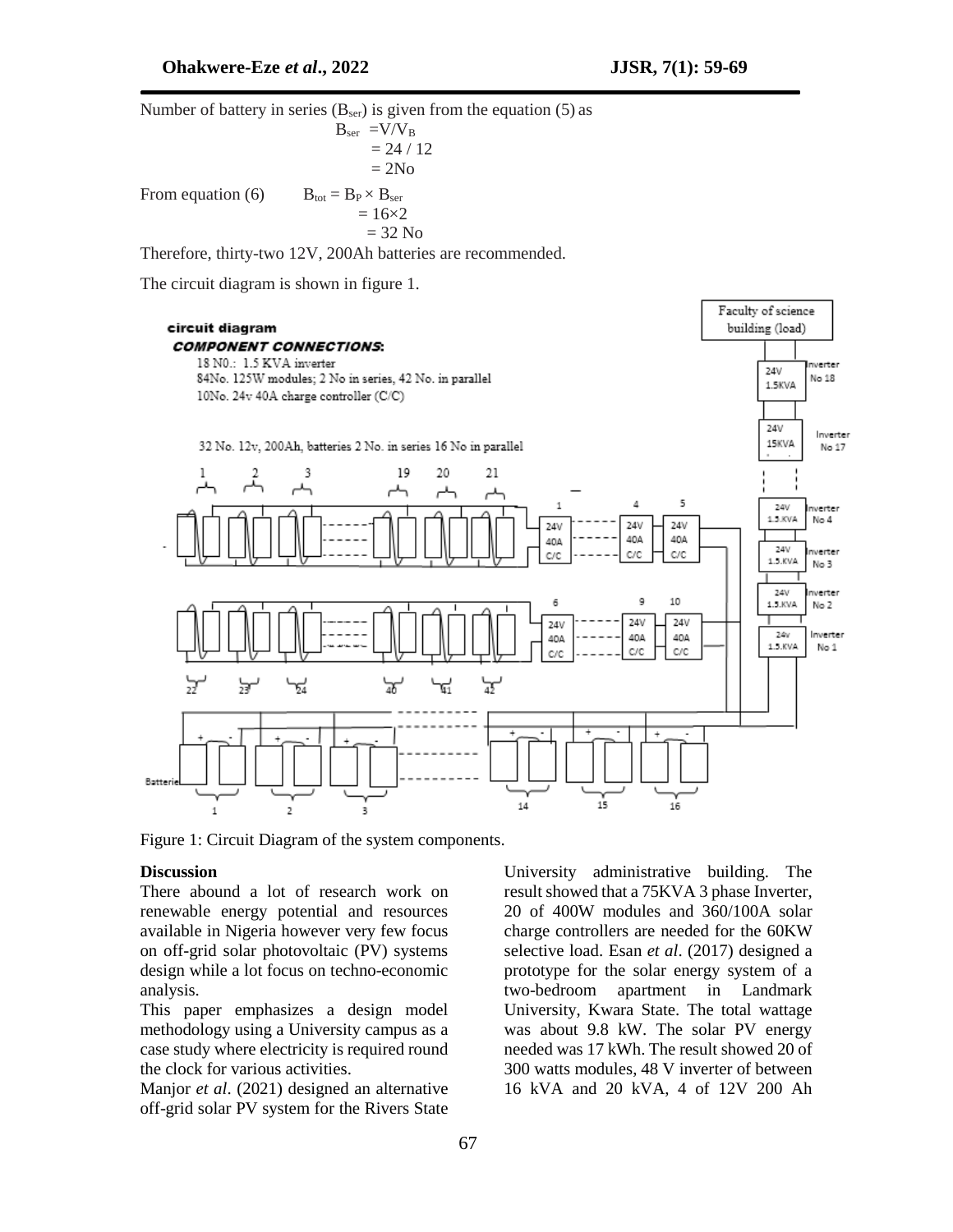batteries and 110 A charge controllers are required to power the load.

In similar research, Bitrus *et al*. (2020) designed a model for a two-bedroom flat with total consumption capacity of 1015 W and total PV energy needed as 10.16 kWh. 6 of 200 W PV modules, 2.5 kVA inverter, 4 of 12 V 220 Ah batteries and 60 A charge controller were used for the design. A technical analysis carried out by Makinde *et al*. (2021) for a total daily load of 9.57 kWh showed that a 14 of 250 W PV modules, 36 of 12 V 200 Ah battery capacity, 2 of 5 kVA inverters and 20 A 220 V charge controller are enough design parameters estimated for the stand-alone PV system for the considered site. All these studies confirm the fact that solar PV system is cost-effective and a more sustainable alternative compared to conventional electricity sources.

## **Conclusion**

There is a need to embrace utility of solar power for supplying of electricity in the University, particularly all the faculty buildings. This is to ensure non-interruption of the power as it may inconvenience both staff and students moreover hinder the progress of some crucial pro-academic activities. From our design, 84 of 125W modules, 10 of 24V, 40A charge controllers, 32 of 12V, 200Ah batteries and 18 of 1.5KVA inverters will be needed to construct the solar farm for the Faculty which will solve the issue of interrupted power outages in the building. The implication of the research will therefore help efficient deployment of a solar farm that will solve the basic energy need of the faculty building. The model can be used as a template for implementation to other faculty buildings and the University at large.

# **References**

- Akinosun, G. (2017). Solar energy; Nigeria best shot at eradicating its electricity problem. Retrieved from [http://vanguargngr.com](http://vanguargngr.com/)
- Anyakoha M.W. (2011). *New School Physics for Senior Secondary School* (4<sup>th</sup> ED) African first publisher, Onitsha, Nigeria
- Ayodeji,O.D. (2017). "National power grid: a blessing or course" retrieved from [http://thecable.ng/fashola-2m](http://thecable.ng/fashola-2m-nigerians-benefitting-solar-products)[nigerians-benefitting-solar-products.](http://thecable.ng/fashola-2m-nigerians-benefitting-solar-products)
- Bitrus I., Abba H. and Onwuasoanya N. C. (2020) Design analysis of a typical offgrid solar power system and the need for adequate maintenance: A case study of a two-bedroom flat apartment. *Iconic Research and Engineering Journals*. 4(2): 71-77.
- Esan A.B. and Egbune D. (2017). Estimating the solar home system sizing for rural residential apartments using a panel tilt angle of 82 degrees: Ilorin, Kwara State as case study. *Electrical and Computer Engineering.* 1(3): 90-96.
- Joshi, D.R. (2014). *Engineering Physics,* Mc GrawHill Education, (india) private limited.
- Kristen H. and James C (2016)**.** Components for your Solar Panel (Photovoltaic) System Retrieved from file\\\C:store\charge-controller\solarcharge-controllers-c892
- Makinde K.A., Adewuyi O.B., Amole A.O. and Adeaga O.A. (2021). Design of grid-connected and stand-alone photovoltaic systems for residential energy usage: A technical analysis. *Journal of Energy Research and Reviews*. 8(1): 34-50.
- Manjor I.F., Idoniboyeobu D.C. and Braide S.L. (2021). Development of alternative power supply for Rivers State University administrative building using the solar-powered system. *International Journal of Innovative Scientific & Engineering Technologies Research.* 9(3): 27-36.
- Morais L. (2018). Renewables meet 100% of Portugal power demand for nearly three days. Retrieved from [http://renewablesnow.com/news/rene](http://renewablesnow.com/news/renewables-meet-100-of-portugals-power-demand-for-nearly-3-days-605129) [wables-meet-100-of-portugals](http://renewablesnow.com/news/renewables-meet-100-of-portugals-power-demand-for-nearly-3-days-605129)[power-demand-for-nearly-3-days-](http://renewablesnow.com/news/renewables-meet-100-of-portugals-power-demand-for-nearly-3-days-605129)[605129](http://renewablesnow.com/news/renewables-meet-100-of-portugals-power-demand-for-nearly-3-days-605129)
- Nidhi, A. (2013). "Component of solar PV system". Retrieved from